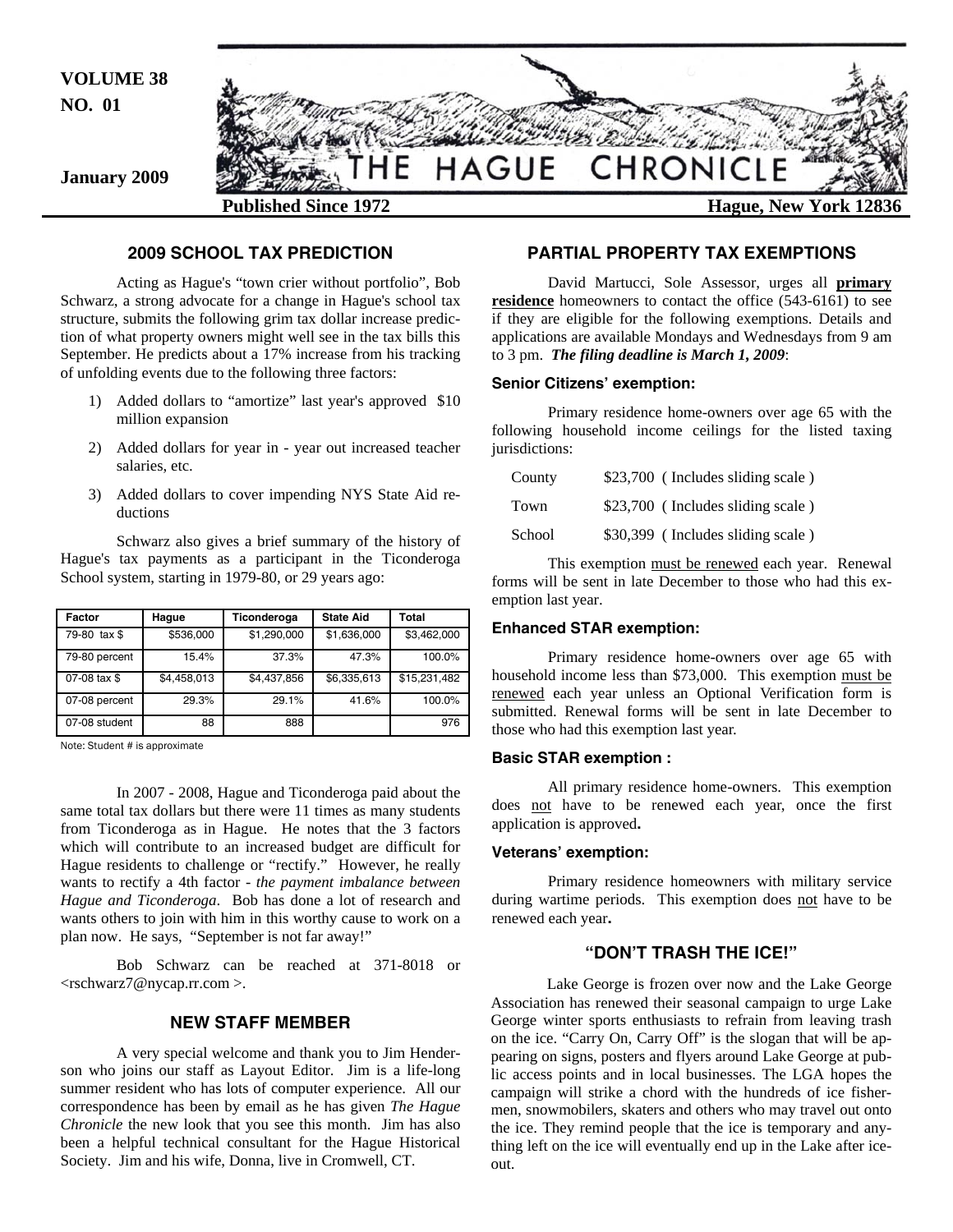# HAGUE MEMORY TREE

 $-2$  -

DONATIONS HAVE BEEN MADE IN MEMORY OF THE FOLLOWING:

 Ralph Aiken, Robert Alkinburgh, Alvin Allen, Pauline Allison, Arthur Anisansel, Dorothy Anisansel, Anna Aunchman, Leo Aunchman, Gedney Baldwin, Andrew N. Barnaby, Jr., Barnaby Family, Donald Barber, Gladys Barber, Donald Barker, Sr., Gladys Barker, Joseph Barnett Family, Mary Beadnell, Belden Family, Esther Belden, Mabel Belden, Maud Belden, James Belden, Joan Belden, Morgan Belden, Howard Belden, Charles Belden, Leatha Bennett, MC Beste, Winifred "Winnie" & William "Bill" Blair, James Bly, Doris Bolton, Jack Bolton, Gerhard Boyd, Josephine Lambert Braisted, Brink Family, Catherine Brock, Charlotte Brock, Louis Brock, Brod Family, Margaret Broderick, Punky Brunsell, Bob Bryant, Betty Burnham, Hannah Conlon Cameron, Jane Carpenter, John Carpenter, John Carpenter, Jr., Harold Carpenter, Richard S. Carpenter, Zella Carpenter, George & Ruth Carter, Edsal Case, Case Family, Marie Charboneau, James Cooke, Jimmy Cooke, Donald Close, John M. Costello, John B. Costello, Bess Costello, Mike Costello, Bruce Courtright, Edward Hubley Crabbs, Eliza Hamilton Crabbs, Edward Hamilton Crabbs, Bertha Reiff Crabbs, David Dent Crabbs, John David Crabbs, Darlene S. Davis, Betty Decker, Clifford Decker, Emerson Decker, Mary Jane Decker, Wilbert Decker, Michael Defelice, Billie DeGraff, Ervin DeGraff, Gene Denno, Marion Denno, Bob & Geneva Denno, Joseph Devenger, Myrtle W. Devenger, William H. Devenger, Ryan Dickson, Kenneth & Thelma Drake, Annette Dufrane, Charles Dufrane, Merritt Durgy,

 Mildred Eddy, Dr. Fred Eggers, James Eichen, Mildred Eichen, Josie M. Emery, Dottie Engler, Howie Engler, Kay Engler, Ken Engler, Sr., Sam Eannace, Bub Fadding, John Fadding, Jennifer Fenimore, Bert Ferguson, Herman Fish, Floyd Fish, Charlie Fish, Jane Fitzgerald, Jean Fitzgerald, Barb Fitzgerald, Martha Fitzgerald, Marilyn Frank, Beatrice Frasier, Dale W. Frasier, Mitchel D. Frasier, Clifford Frasier, Frasier Family, Mary A. Frasier, Slip Frasier, Geraldine Frasier, Carl "Chief" Frasier, Veril Frasier, Samuel R. Frasier, Chet Frasier, Justin Ryan Frasier, Kenneth Scott Frasier, Elaine Frasier, Richard S. Frasier, Asia Fuller, John Gallant, Viola Hoyt Gallant, James L. Galusha, James I. Galusha, Nellie Galusha, Helen Galusha, Donald Galusha, Patricia Frasier Galusha, Leona Gallo, Lula & Scott Gifford, Charlie Goss, Grandfathers of Doug Sham, Howard Granger, Jr., Jerome L. Granger, Ronald K. Graser, Toby Hatfield, Archie Herrick, Gert Herrick, Jim Herrick, Debbie Bly Hicks, Ada Hoyt, Bob Hoyt, George & Marion Hudler, Pat Inzero, Allen Johns, Bessie & Louis Johnson, Curtis Jordon, Margaret Jordon, Ernest "Gramps" (PAP) Jordon, John Kennedy, Laird Family, John Landers, Mary (Lib) Landers, Pat & Janet Lauder, Marge Laundree, Ray Laundree, Frederick LaPann, Clifford Lund,

 Bernice MacGregor, Hope Manning, Grant Manning Sr., Buzzy Manning, Bessie Masten, Eber Masten, Bill Mathews, Betty Mathews, Duane Mattison, Ada May, Harry May, Gary May, Kyle P. May, Gordon (Hubcap) May, Norma Megow, Ludolf J. Megow, Irene Megow, Petey Michael, Graham Michael, Ursula Montbriand, Carmella Morette, Grace & Nelson Patchett, Jackie Perkins, Carl Perry, Tim Philips, Claire Piantadosi, Agnes Pierce, Joseph Pierce Family, Connie Ramagli, Lucio Ramagli, Barb Rawson, Martha Kuck Reiff, Carolyn Rogers, Roman Family, David Rosbrook, Wesley Ross, Leroy Ryder, Carol S. Sanderson, Joan Sarjeant, George Savage, Erlo Schoder, Helen Schoder, Hulda Schoder, Rex Schoder, Laura Schreider, Michael Serdinsky, Virginia Shattuck, Marion Shoemaker, Elizabeth (Corbee) Skahan, Colleen "Cissy" Smith, John F. Smith, Bessie E. Smith, Fredrick W. Smith, Edith Smith, Florence Smith, Uncle Jim Smith, Brandon Snyder, Richard Stormer, Sr., Catherine & Frederick Stull, Carl Sunderland, Frank Swinton, Bruce Tamlyn, Nancy Tamlyn, Vera Thomas, Josephine Thomas, Ryan Thompson, Trudeau Family, Mildred Tuminsky, Anna & William Van Kleeck, Marion Van Kleeck, Hatch Van Kleeck, Bud Van Kleeck, Henry Vickerson, John & Julie Vickerson, Leo Wells, Margaret Wells, Crystal Wells, Ed Whitaker, Jim Whitaker, Jason Woodard, Fran Wolfe, Gabriel Wright.

## \* \* \* \* \* \* \* \* \*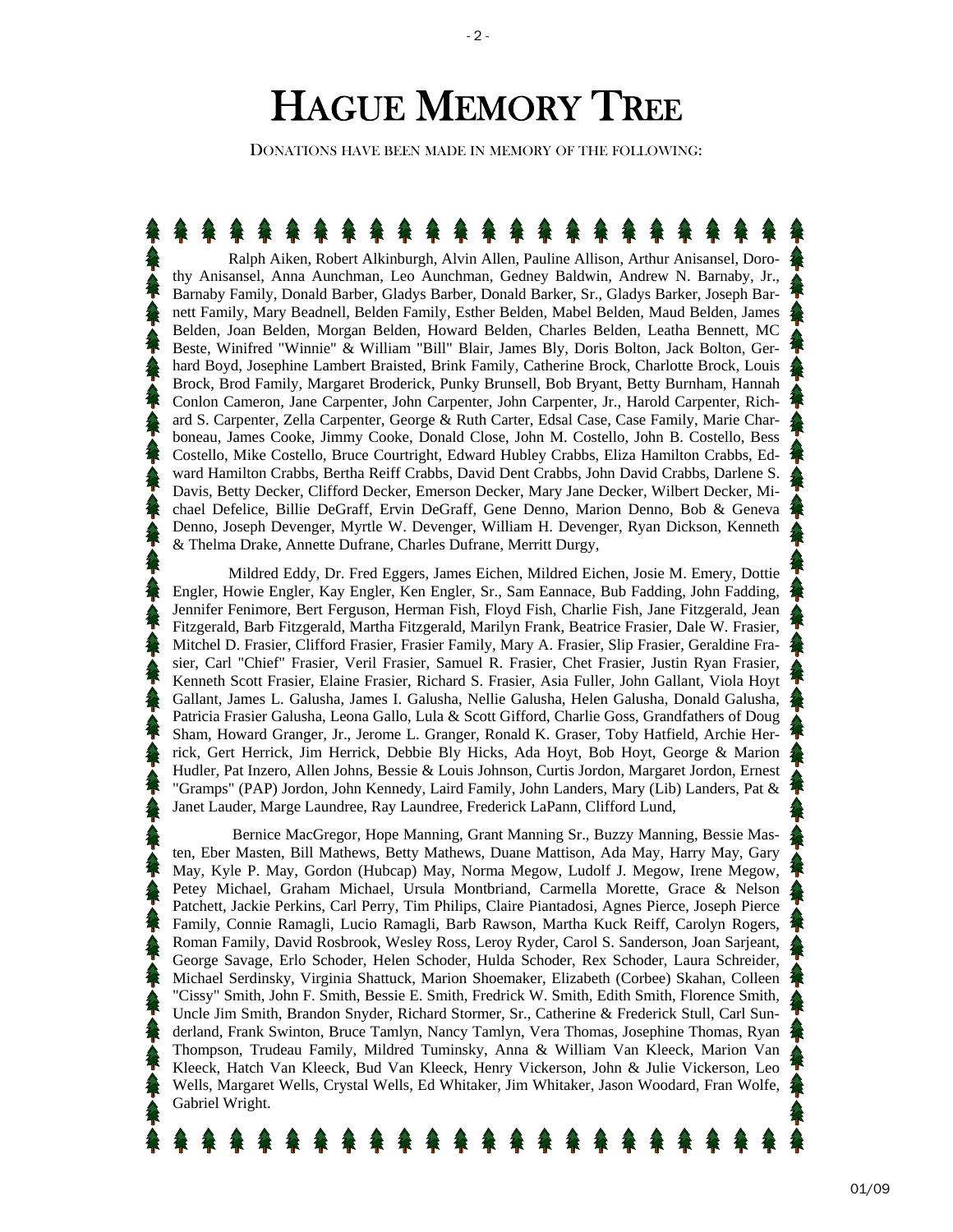#### **WINTER WEEKEND AT HVFD**

This year, at the request of the Beste Scholarship Committee, many of the Winter Weekend events will be centered at the Hague Volunteer Fire Department (HVFD) site. The HVFD will sponsor its usual Breakfast Buffet on Saturday, February 14, 2009 from 7-11 am at \$8 for adults and \$6 for kids. In addition the Fred LaPann Memorial Footrace will start and finish at the firehouse, and both the Beste Scholarship Dinner (Saturday at 6 pm) and the Chili Bake off (Sunday at 3 pm) will occur there as well.

 A mandatory OSHA training was held with good attendance on January 10, 2009. Several more training events are on the calendar for Firemen, Fire Police and EMTs in the winter and early spring. Congratulations to Scott Siwek and Tom Haskell Jr. who recently passed a rigorous course on Self Contained Breathing Apparatus. Lou Megow has been appointed by the Warren County Board of Supervisors to its EMS Advisory Board. Doug Sham, our fitness coordinator, has arranged a friendly Hague vs. Ti Challenge on April 25th.

 In December there were a combined total of 15 Fire and EMS calls.

 With snow banks so high this winter there is often no place for pedestrians to walk but in the road. Drivers beware. ... Joe McCranels

#### **HAGUE ARTS FAIR**

 Planning has started for the 38th Annual Hague Arts Fair which will be held on August 1st and 2nd at the Community Center. Anyone may participate from the local community, neighboring counties and states. New this year will be a Farmer's Market for local fresh produce and breads.

 For further information, please contact Judy Schultz at 518-543-6769.

#### **4-H SHOOTING CLASS**

Following the success of the 4-H Shooting Sports mini -course, the Warren County 4-H program is offering its second shooting sports multi-discipline class beginning on Thursday, February 5th. This intensive training class of 15 sessions is designed to teach youth (12 by February 5) about the safe handling of firearms, the ethical use of firearms and bows in sport, and the role of conservation in natural resources. There is a provision for any family who may not be able to afford the \$25 fee. If you know of a youth that would be interested in this program, call John F. Bowe at the Extension office (668-4881) or email him at <ifb32@cornell.edu>.

## **SENIOR CITIZEN OF THE YEAR**

#### **Joe McCranels**



 Joe McCranels has been selected as the Hague Senior Citizen of the Year by the Hague Chamber of Commerce.

 Sal Santaniello made the announcement and presented Joe with a plaque at the Senior Citizen's Christmas luncheon. On behalf of the Senior Club, Judy Stock, president, presented Joe with flowers.

 In his announcement, Sal noted some of the many ways in which Joe has contributed to the Town of Hague. He has been a driver for Meals-on-Wheels, a member of the Beste Fund Scholarship committee, a member and on the Board of Directors of the HVFD, correspondent for The Hague Chronicle, Hague Winter Carnival committee member, coordinator of the cross-country skiing at Rogers Rock, member of the Kiwanis and "all around helper when needed."

Congratulations Joe!

*EDITOR'S NOTE 1/16/08 at 10:06 am - As I was typing these pages, there was a loud "boom!" and the whole house shook - no problem, just the ice on the Lake expanding!* 

**THE HAGUE CHRONICLE** is mailed out by volunteers on the Thursday after the third Tuesday of each month. The News deadline is six days earlier. Please send news or address corrections to Judy Stock at <**HagueChronicle@nycap.rr.com**>. *The Hague Chronicle* is supported by its readers and you may send your yearly tax deductible contribution (check your label) to the Treasurer, George Ianson at: THE HAGUE CHRONICLE PO Box 748

 Hague, NY 12836-0748 Editor/Publisher: Judy Stock (518-543-6517) Editorial Staff: Pat McDonough Layout Editor: Jim Henderson

Our website: **www.thehaguechronicle.org**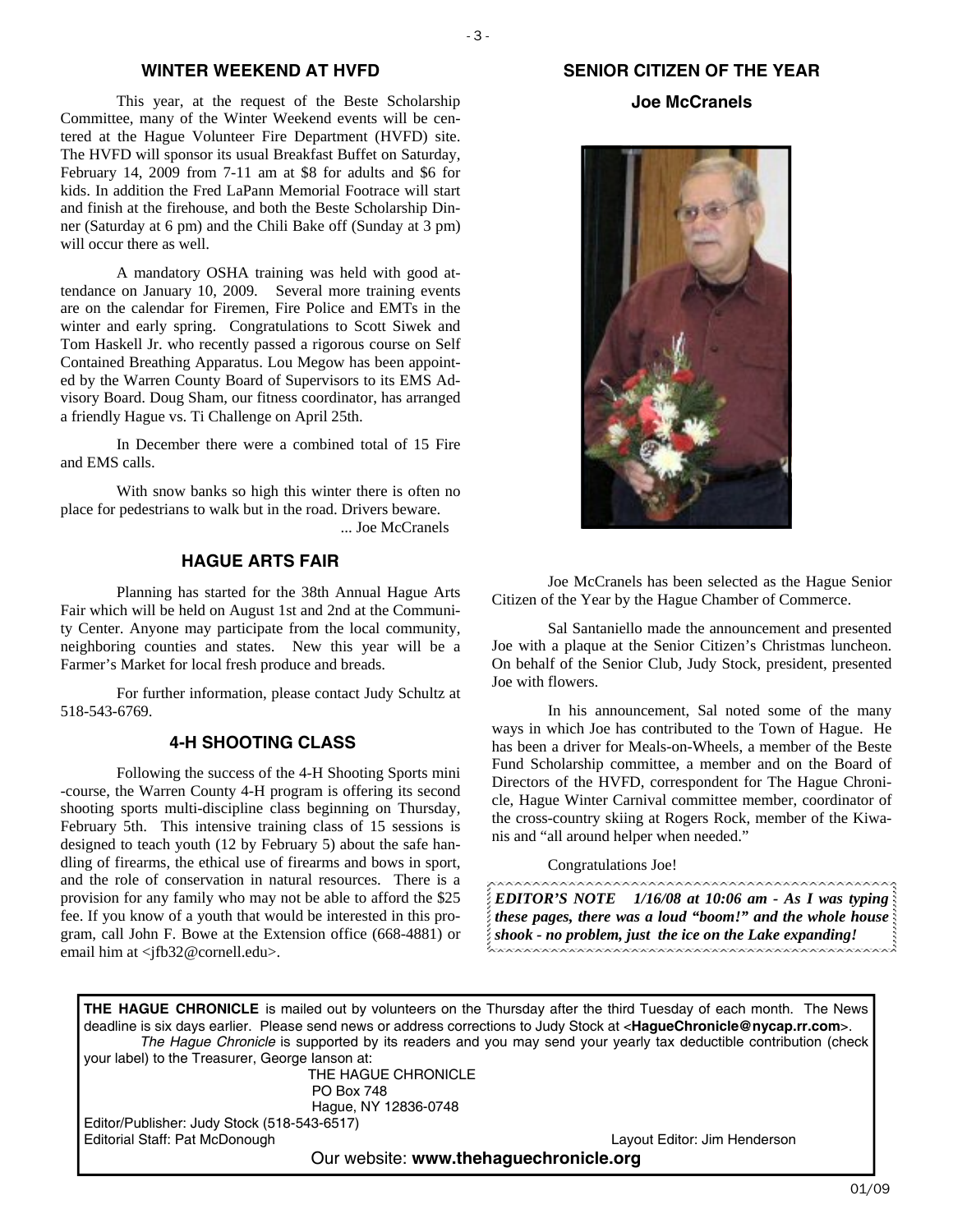#### **TOWN BOARD MEETING- 12/29/08**

The Town Board held its annual year-end meeting with all members present. They passed several resolutions which pertain to balancing accounts. They also accepted, with regret, the resignation of Rolly Allen from the Planning Board.

 In executive session, they continued a discussion about an employee and health insurance which is still in dispute.

#### **TOWN BOARD MEETING - 1/5/09**

 The Town Board held its annual organizational meeting with all members present. Most of the business was standard in beginning a new year such as designating TD Bank North in Bolton Landing as the official bank, designating the Glens Falls Post Star as the official newspaper for legal advertisements, and setting up accounts and petty cash funds. They established a mileage reimbursement rate for 2009 at \$0.40 per mile.

 They entered into contracts with the HVFD for fire protection and ambulance services (in an amount not to exceed \$252,305), Dr. Mack for the housing of seized animals, Hague Senior Citizens Club for services to the elderly, Hague Snogoers for maintenance and upkeep of snowmobile trails and the Hague Chamber of Commerce for promotion.

 Appointments continued for Budget Officer - Daniel Belden, Town Naturalist - Dave DeFranco, Community Center Coordinator - Bertha Dunsmore, Board of Health - Town Board, Care Program Officer - Edna Frasier, Dog/Animal Control Officer - Linda Benway, ZBA chair - Robert Goetsch, PB chair - EJ Siwek, WC Youth Board - Rudy Meola, Attorney for the Town - Dominick Viscardi, Deputy Supervisor - Edna Frasier, Deputy Highway Superintendent - Daniel Steitz.

 Reappointed for terms lasting until December 31, 2014 were Lindsay Mydlarz to the Zoning Board of Appeals and Pam Peterson to the Planning Board.

 Other resolutions set holidays for employees, established Board committees, set employee salaries and adopted a procurement policy.

 Further information on this, and any other meetings, is available in the official minutes which are available at the Community Center.

#### **TOWN BOARD - 1/13/09**

Supervisor Belden and Board members Frasier, Gladu, Martucci and Meola were all present.

 A moment of silence was held for: Bessie Yaw, Howard Hayes, Barbara Baldwin and Roland "Mac" MacDowell.

 The Supervisor extended the privilege of the floor to the following guests:

the Community Center. 01/09 Doug Sham reported on the important enrichment work of the daily After School Program administered by Silver Bay which currently serves about 250 students from Ticonderoga, Moriah, Crown Point and Hague. He indicated that funding for this program may be cut and he urged everyone to contact state legislators. More information is available in the lobby at

 Graham Bailey reported that during the past week there have been break-ins in houses in Arcady, Friends Point and Forest Bay.

 Steve Ramant thanked the Board for the \$1000 for the Fish & Game fishing tournament to be held on Saturday, February 28th and Sunday, March 1st.

The following is a summary of some of the discussion for each committee report. Two Town Board members serve on each committee and the committee members are listed so they can be contacted if anyone has a question or comment about that area of government.

#### **Town Board Committee Reports:**

#### **1. Assessor/Justice (Gladu/Meola):**

 Councilman Gladu reported that they are going through the study on equalization. He also noted that with the current state budget problems there is a proposal to have the state lands remain fixed at the current tax levy. The committee will work on a letter to send to Albany.

#### **2. Buildings & Grounds/Enhancement (Martucci/ Frasier):**

 Councilman Martucci reported that an evaluation will be done in the next month to see what still needs to be done with the building. The work on the front steps has been authorized and they are waiting for the carpenter to do it.

Supervisor Belden noted that the 3 Enhancement grants that they have been awarded (on parking lots and town entrances) have not been released from the NYS Comptroller's office and therefore no contracts have been signed. The grants are for matching funds which the Town must match with money or goods and services.

#### **3. Finance & Insurance (Frasier/Martucci):**

Councilman Meola noted that under State law, the Town should have an investment policy which should be renewed annually. Councilwoman Frasier said that an investment policy is one item they plan to discuss with the independent auditor who has not yet indicated when he will return to continue his work in Hague.

 The Board approved a motion by Councilman Meola to provide direct deposit for the paychecks for Town employees.

#### **4. Fire Department (Gladu/Martucci):**

 The committee reported that many members of the HVFD continue to attend lots of training sessions.

#### **5. Highway (Martucci/Gladu):**

 Highway Superintendent Don Smith said that his first priority has been the roads and as soon as he can he'll get the equipment from the sewer plant to plow the sidewalks downtown. Councilmen Gladu and Meola stressed that the sidewalks need to be done as soon as possible after a snowstorm for safety considerations.

 Councilman Meola reported that he had received several messages from residents who feel that the roads need to be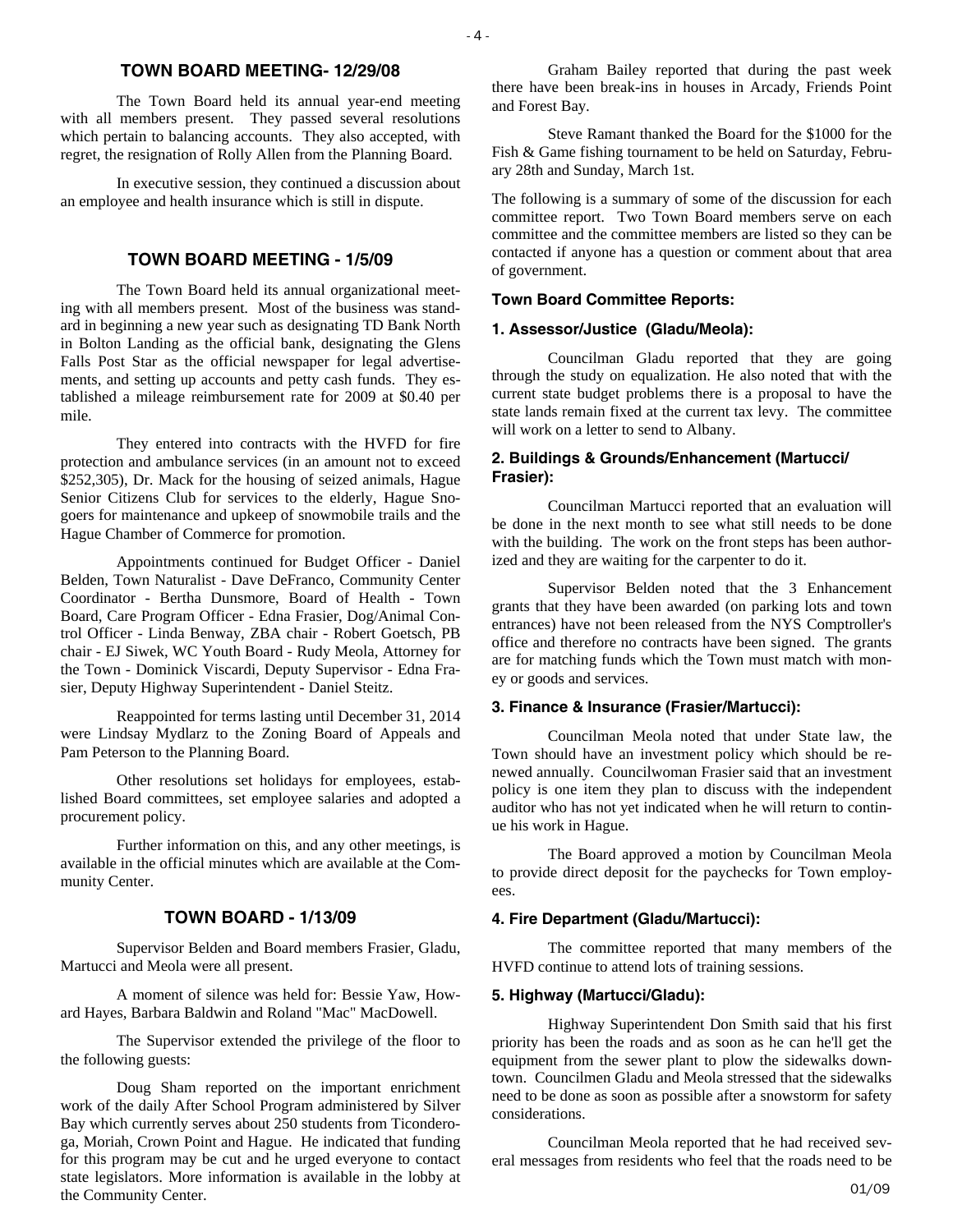better maintained after it snows. He noted that there seems to be a discrepancy between the condition of Routes 9N and 8 in Hague and the part of those roads in neighboring towns. He said that a document from the State clearly indicates the DOT maintenance standards to be used. Mr. Gladu said that the Highway Committee has the document and plans to go over it with the members of the Highway Department. Gladu stressed that maintenance is important for the safety factors.

 Councilman Gladu will put a proposal together for the Board for testing the quality of the water at the various Town venues (community center, highway shed, town park, etc).

 Councilman Martucci reported on cost saving measures that are being implemented relating to fuel costs for heating and the trucks.

#### **6. Museum & Historian (Frasier/Martucci):**

 Councilwoman Frasier reported that the Historical Society is planning a program for March and that they are working on a possible marker for Graphite so that people are aware that there was once a community there.

#### **7. Personnel (Frasier/Gladu):**

 Councilman Meola suggested that additional training should be given to the office staff so that the financial reports could be done if one was absent.

#### **8. Planning/Zoning/Stormwater (Gladu/Meola):**

 ZEO report to the Town Board indicated 2 land use development permits were issued last month and one zoning violation for an unregistered truck.

 A proposed change on rentals in Hague is in the hands of the APA and after their comments are received, it will be submitted to the Board.

 Concern was expressed about the new LGPC Stream Corridor regulations. ZEO Clark noted that it includes tiny streams which "start nowhere and end nowhere" but if they have continuous flow for all but 30 days they are subject to the regulations. Concern was also expressed as to how the new regulations might affect property values.

 Chris Navitsky, Lake George Waterkeeper, was in attendance and suggested that there is another side to the proposed regulations which are important for water quality. Citing the Hague delta among others, he noted that what is in place now is not working. Development will not slow down. Property values will only go down if the quality of the Lake is compromised.

#### **9. Recreation, Promotion & Youth (Meola/Martucci):**

 On promotion, Dick Gladu, Rudy Meola and Bob Patchett have agreed to serve on a committee to review the comprehensive plan.

#### **10. Sewer District #1 & #2 (Belden/Frasier):**

 An informational meeting about Sewer District #2 will be held on Tuesday, January 20th.

#### **11. Town Park (Meola/Martucci):**

 Councilman Meola wants to remind everyone that the only Beach parking stickers that are valid for town residents are the green ones. The old yellow or red ones are no longer valid.

#### **12. Transfer Station (Gladu/Meola):**

 The Town will request a copy of the year end DEC report from Casella.

 The committee has the names of 2 other providers along with Casella from whom to get proposals to run the Transfer Station when the current contract is up.

#### **In other business, the Board**

 Appointed Richard Frasier as Deputy Chairman of the Planning Board for a term to expire on December 31, 2009.

 Appointed Martin Fitzgerald, II as Deputy Chairman of the Zoning Board of Appeals for a term to expire on December 31, 2009.

 Passed a resolution transferring money from the general fund to the account of Sewer District #2 to pay current expenses. The money will be transferred back when funds are available

 Passed a resolution that allows County bed tax money to pass through to the Snowmobile Club to maintain trails.

 Passed a resolution giving authority to Supervisor Daniel D. Belden, Deputy Supervisor Edna A. Frasier and Secretary to the Supervisor, Diane M. Trudeau to open accounts and deposit and withdraw funds with a facsimile signature in order to facilitate financial transactions.

 Authorized the Hague Supervisor and Highway Superintendent to sign a Shared Service Agreement (no funds involved) with the Town of Ticonderoga for plowing, salting and sanding of Hayford Road.

 Set the date of February 10, 2009 for a public hearing on the Telecommunication proposal. The Board will convene at 5:30 pm for their audit meeting, followed by the Telecommunication hearing at 6 pm and then the regular Town Board meeting at 6:30 pm.

 Discussed a memo from Councilman Gladu in which he suggested that the Board needs to look at several issues and put together a structured plan for addressing them over the next year. It is necessary to balance the needs of the residents and employees and taxpayers especially in light of the current economic conditions. He suggested that Supervisor Belden ask each Town Board committee to come up with a list of prioritized challenges which could be followed up with a set of structured plans to be reviewed monthly. The individual Board members and members of the public are invited to make recommendations as well. It is hoped that all these suggestions can be made in writing by the next Board meeting.

*Persons who have suggestions should send them in writing to the Supervisor at PO Box 509, Hague, NY 12836 or by email to <supervisor@townofhague.org> or give them to any Board member.*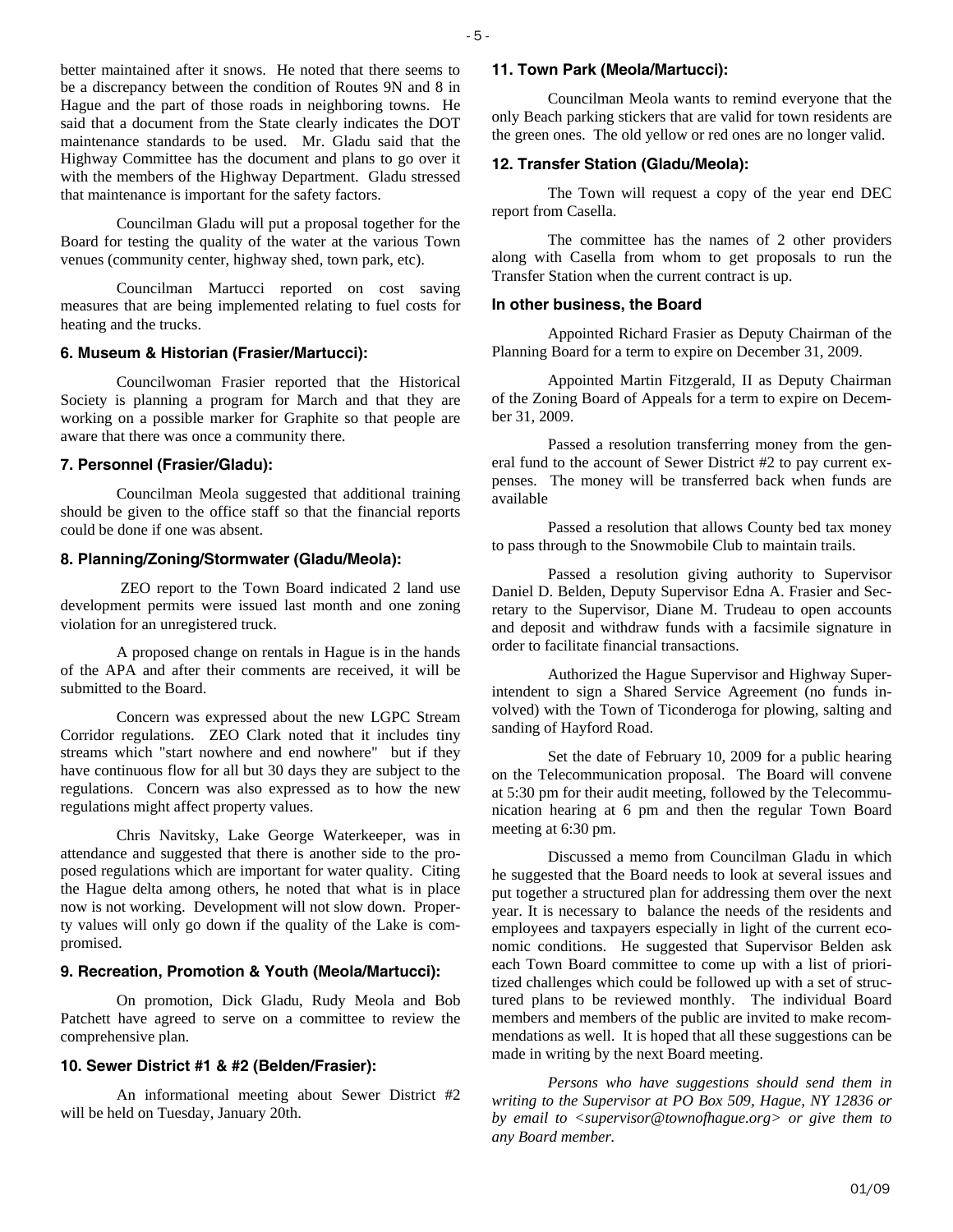

#### **PLANNING BOARD VACANCY**

There is an opening for a volunteer member of the Planning Board. The candidate should be a resident of Hague and be available to attend Planning Board meetings on the first Thursday of the month at 7 pm. A letter of interest can be sent to the Town Clerk, Town of Hague, PO Box 509, Hague, NY 12836 or email <townclerk@townofhague.org>.

#### **TELECOMMUNICATIONS**

A public hearing will be held on the new WTF (Wireless Telecommunications Facilities) amendment for the Town of Hague on February 10, 2009 at 6 pm just before the regular Town Board meeting. A public hearing is required before the Board takes further action. They must then do an environmental evaluation before approving the code changes.

#### **NEW ZBA MEMBER**

Jon Hanna has joined the ZBA filling a vacancy until 2013. Jon and his wife Janet live in Sabbath Day Point. He is the son of Blanche and the late George Hanna who have been long-time residents. Jon has been vacationing in Hague for over fifty years, first with his parents and then with his own family. Jon worked for Verizon for 34 years while living in Denville, NJ and served on the environmental board there for many years. He was also the campaign manager for several town council candidates. Jon is currently retired and pursuing many interests as well as traveling the country with his wife.

*"The hardest thing in the world to understand is the income tax"* - *Albert Einstein*



Local volunteers, as part of AARP's Tax Aide Program, prepare and e-file federal and state tax returns for middle and low-income taxpayers, with special attention to those age 60 and older. There is no charge for preparing or e-filing the returns. The AARP Tax-Aide Program is the nation's largest free, volunteer-run tax preparation and assistance service.

 Jan and Bob Whitaker, local coordinators of the program, reported that last year over 100 returns were prepared and e-filed by trained and certified volunteers. Returns will be prepared on Mondays and Wednesdays from 9 am to 3 pm between now and April 15, 2009. Call the Hague Community Center at 543-6161 to schedule your appointment.

#### **PLANNING BOARD - 1/8/09**

Present were EJ Siwek, chairman and Board members Pam Peterson, Martin Fitzgerald Sr., John Brown and Bruce Clark were present. Rolly Allen has resigned and Dick Frasier was absent.

#### BENWAY (2-1-21) 990 New Hague Road ( OC1)

 The Board approved the request for a two lot subdivision of a 12.20 acre lot with one lot of 11.78 acres and another with .42 acre to be merged with a neighboring lot. The transfer of land is needed for a driveway entrance.

#### O'LEARY (26.10-1-21) 24 Spring Lane (TR-1R)

 The Board recommended to the ZBA that they approve the request for a variance for a 13' 6" x 26' 6" deck addition to a nonconforming structure. The existing house and proposed deck sit approximately 30' from Lake George.

#### **SCHOOL BOARDS MEETING**

Edna and Dick Frasier, Ticonderoga School Board member, attended a recent BOCES conference which addressed the question of why the schools in the north country have a much higher rate of graduation than the rest of the state. Shane Graser, grandson of Gladys Graser of Hague and the late Ron Graser, met Commissioner Mills and well represented the Ticonderoga schools in his response to questions.

#### **DEFENSIVE DRIVING CLASS**

There will be a defensive driving class for drivers of any age at the Hague Wesleyan Church on February 23 & 24 from 6 - 9 pm both evenings. For more information call instructor Charlie Antonetti at 585-3450.

#### **PUBLIC DINNER**

 A Public Boneless Pork Loin Dinner, sponsored jointly by the members of Mount Defiance Lodge No. 794, F &AM and Fort Ticonderoga Chapter No. 263, Order of the Eastern Star, will be served January 30, 2009, at the Ticonderoga Masonic Temple, 10 Montcalm Street, Ticonderoga. Takeouts will be available from 4 - 5 pm, and dine-in begins at 5 pm in the downstairs dining hall. Tickets, \$10 for adults and \$7 for children 12 years old and under, will be available both by advanced sale by members of the Masons and the Stars and at the door. This event is the first in a series of monthly public dinners planned through late Spring.

#### **CHORALE RESUMES REHEARSALS**

The Champlain Valley Chorale announces resumption of rehearsals for its upcoming Spring concert. Weekly rehearsals will be held each Tuesday evening at 7:00 pm in Fellowship Hall of the First United Methodist Church, Wicker Street, Ticonderoga, beginning February 3, 2009, and continuing to the concert presentation in May. New singers in all sections are welcomed, and no audition is necessary. For further information, please contact Bill Westervelt at 585-6548.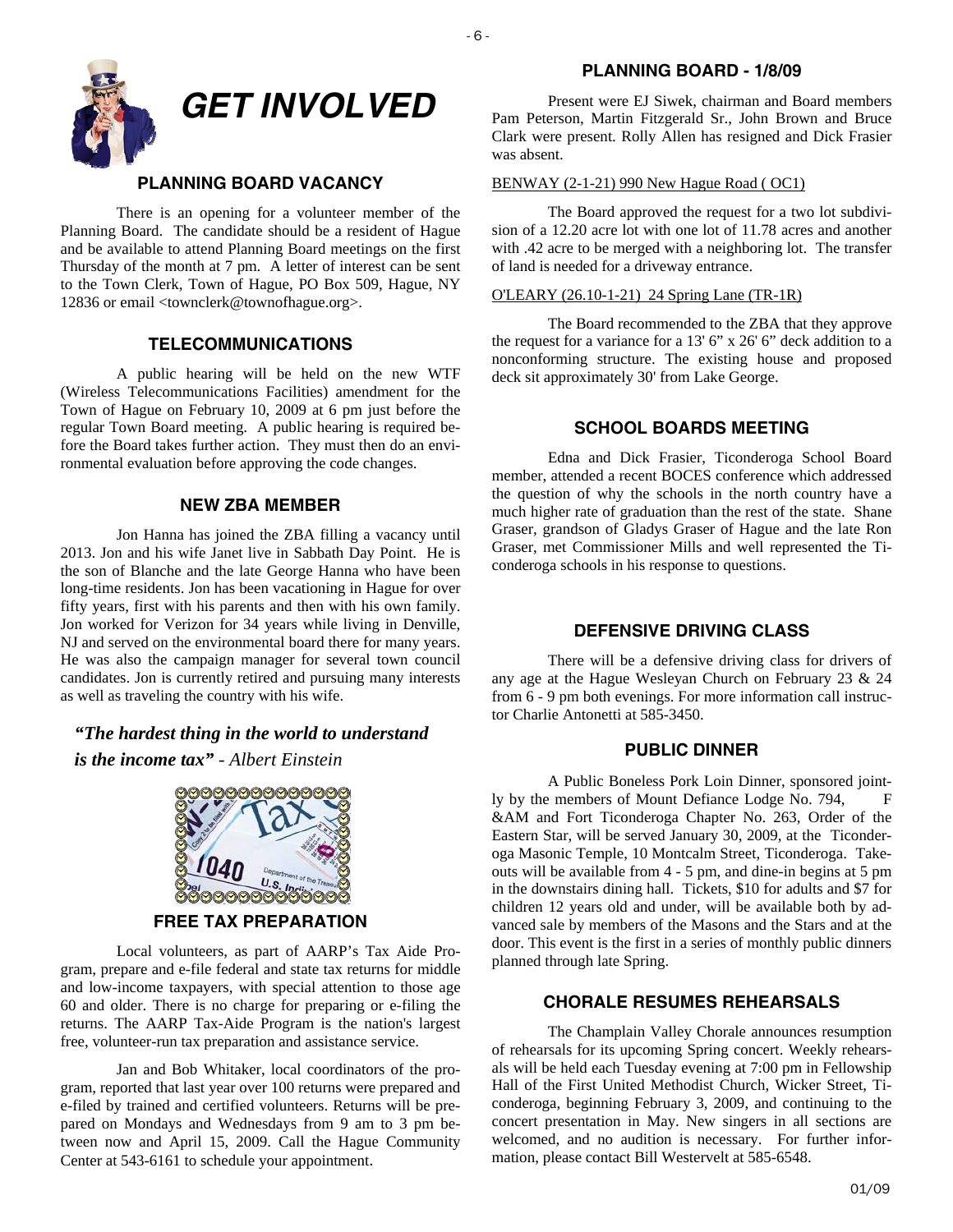



 The June 1975 issue of *The Hague Chronicle* offered some tidbits on Hague historical sites:

 Friends Point - once an Indian encampment. On a dark night two scouting parties met here during the French and Indian Wars and prepared for combat. They discovered they were friends and not foes - hence the name.

 Sabbath Day Point - In July 1759 General Amherst landed here with a force of 12,000 men and passed the sabbath day in religious services. - hence the name.

 Calamity Rock - about one-half mile north of Hague where the John Jay (ship) burned on July 29, 1856. Six lives were lost.

 Wardboro- about 12 miles south of town park, three miles off Route 9N, was once a thriving settlement named for a number of Ward families who first settled there. An old cemetery marks the spot.

 Jabe Pond - named for Jabe Patchen is located a mile west of Route 9N in Silver Bay. Jabe Patchen was the son of Samuel, the first supervisor of the Town of Hague and a Revolutionary War hero. … pm



*Sabbath Day Point—circa 1904 The Library of Congress Detroit Publishing Company Collection* 

#### **HAGUE HISTORICAL SOCIETY**

 As we look forward to the coming year, we are hoping to do a program on old houses and other buildings in the Town of Hague. We'd like folks to tell us about their homes or other interesting buildings; when were they built and perhaps by whom; who has lived there; are there any funny stories or legends about the house; how has the house changed over the years. If you have a history of your home or other out buildings, we'd love to have you come and be a part of the program. If you have photographs, even better!

 Perhaps your home isn't old, but it's part of a tract of land which has some history -- Arcady or Lake Forest, for instance. It would be wonderful to hear about those too.

 As we progress in our planning, we'd like to know who might be willing to participate. We would be excited to hear from you so please call Pat McDonough at 543-6725 or email us at <haguehistoricalsociety@yahoo.com>.

#### **LINCOLN'S BIRTHDAY**

On February 12, 1809, Mr. Thomas Lincoln and Mrs. Nancy Hanks Lincoln became the proud parents of a new son whom they named Abraham. This event was the beginning of the life of a young man who would lead the country through some of its darkest days. In 2009 the nation will celebrate the 200th anniversary of the birth of Abraham Lincoln with exhibits, talks, documentaries and other events. It is important that we all take a moment to remember the man who led the nation through the horrendous Civil War to preserve this nation and to initiate the first action to begin the freeing of the slaves.

 There are many books available in your local library about the history of Lincoln from his early childhood until his death by assassination on April 14, 1865. I would recommend the book "Abraham Lincoln" by James M. McPherson. It is a small book but gives a brief but thorough telling of Lincoln's life. There is also the book "Team of Rivals" by Doris Kearns Goodwin that describes the political genius of Mr. Lincoln. Finally, I would recommend "Mary Todd Lincoln" by Jean H. Baker. It is a biography of Mrs. Lincoln which describes her early days in Kentucky, her tumultuous courtship with Mr. Lincoln and finally their time at the White House.

Gerald Crammond, Town Historian

#### **SILVER BAY YMCA NEWS**

Silver Bay took first place in the Holiday in Hague Christmas Tree Contest in December and the \$100 prize was donated to the Hague Food Pantry. The entry featured ornaments made of recycled materials.

 More than 50 people have taken advantage of Silver Bay's new community initiative which offers access to Silver Bay's many winter activities like sledding on two designated sledding hills, hiking and snow shoeing, fitness center and Spiritual Life programs. The offer is valid through March 31, 2009.

About 120 people shared Christmas Eve at Silver Bay with a candlelight service in the Chapel. Pastor Bruce Tamlyn said "it's becoming a tradition now for people to come to Silver Bay for Christmas service and we so welcome everyone."

#### **NLG ROTARY CLUB NEWS**

The Beste Scholarship Dinner will be held at the HVFD Community Room on February 14, 2009 at 6 pm. During that time will be a silent auction that will help benefit the NLG Rotary Club and the Beste Scholarship. Please join us to honor our Scholarship recipients and to enjoy a night out with your friends in the community.

 The NLG Rotary Club is a service club that meets at Silver Bay YMCA of the Adirondacks at 7:30 am every Tuesday. Through the end of March 2009 the Rotary Club will be meeting in Ticonderoga at the Inter-Lakes Health Crown Terrace. A full breakfast is offered before the business meeting and there will be a local guest speaker. Please contact our President, Bob Johnson, at 543-6127 for more information on the meeting or any of our events. New members are always welcome.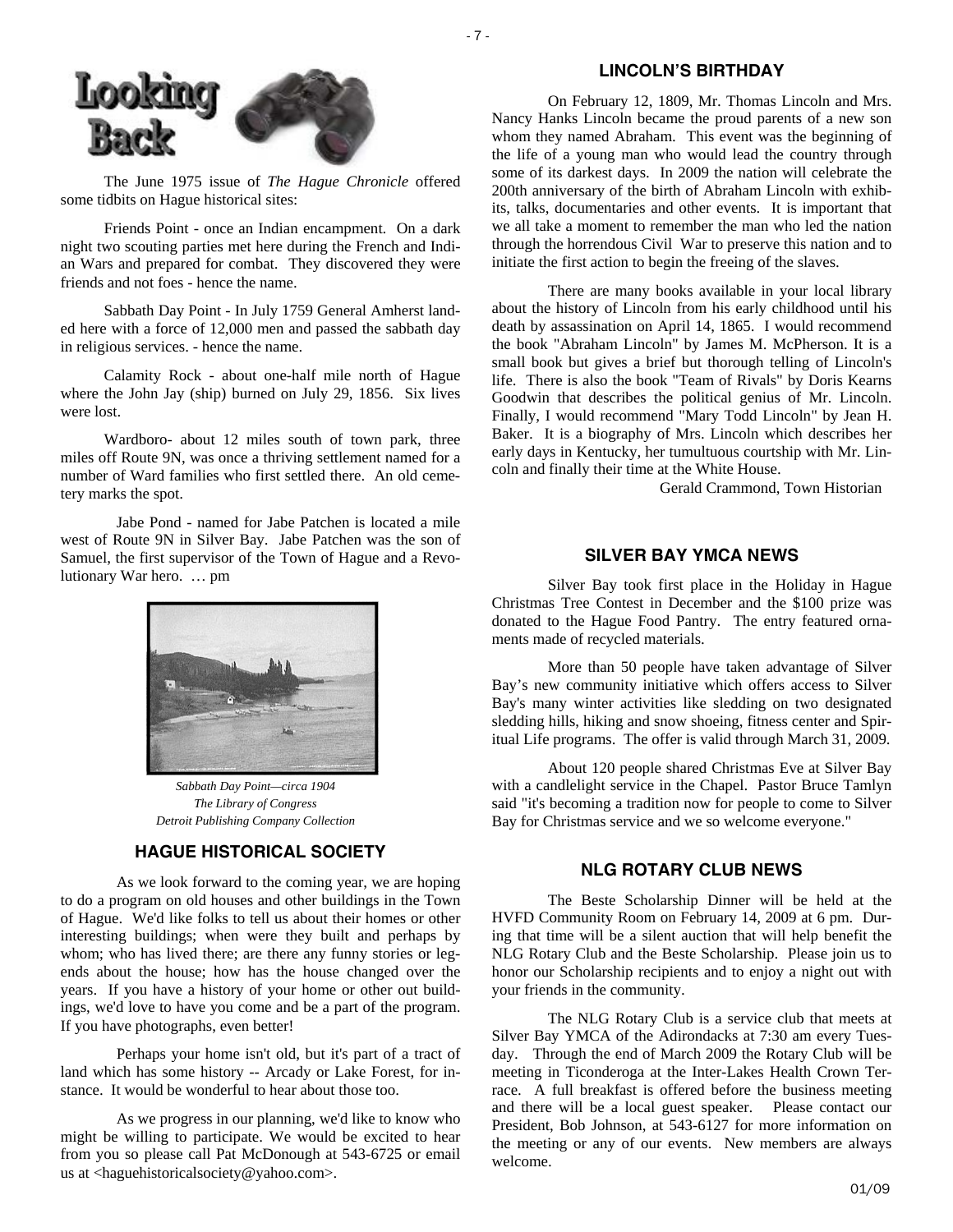## *~SOUNDINGS~*

**BORN:** A daughter, Maggie Grace, to Jenny and Jordan Wilson of Charlotte, VT on November 18, 2008. Jenny is a lifetime summer resident of Hague. Maternal grandparents are Betsey Engler Barton of Chatham, NJ and Hague, NY and Tom Behr of Millington, NJ and Nova Scotia. Paternal grandparents are Jan Wilson of Essex Junction, VT and Greg Wilson of S. Burlington, VT.

**MARRIED:** Todd McFeely and Nicole Elliott on October 5, 2008 in Pennsylvania. Todd is a life long summer resident of Silver Bay and the son of Anne and Bill McFeely. Todd is a professor and the department chair of Communications Design at Kutztown University, Kutztown, PA and Nicole is a first year medical student. The wedding was a mini Silver Bay reunion on a beautiful fall day in PA.

**DIED:** William Bodnar, 81, of Sarasota and formerly of Pine Cove Road, Hague, on October 21, 2008. He is survived by his wife of 61 years, Lillian Varga Bodnar. He is predeceased by a son, William Bodnar, II and a daughter, Vicki Malagrino Bodnar. He is also survived by grandsons William Bodnar, III and Leonard Malagrino and a granddaughter, Patricia Malagrino and 3 great granddaughters.

Bill was a certified Scuba Diver and Licensed Pilot but his love of the water and boating took him to Lake George where he spent 18 years teaching his children and grandchildren skiing and the same love of water.

**DIED:** Howard Lawrence Hayes, 90, peacefully on December 29, 2008, in hospice care at the Hoosick Falls Health Center.

Howard grew up on, and remained a longtime resident and proprietor of, the Hazycrest Farm in West Hague, the home of five generations of the Hayes family. He also was a graduate of Hague Central School and an employee of International Paper Company in Ticonderoga. He and his wife retired to Brooksville, FL but returned to upstate New York in 2000 to be near family.

Howard is survived by his wife Irene; daughters Constance Moore of Clifton Park and April Konoyima of Marion, IN; a son, Dwight Hayes of Mililani, Hawaii; five grandchildren; eight greatgrandchildren; and a sister, Dorothea "Dot" Lamos, age 95, of Glens Falls.

**DIED:** Roland "Mac" MacDowell of Washington Township, NJ from Pulmonary Fibrosis on January 11, 2009. He loved Lake George and has been a summer resident of Oneida Bay since 1954.

Mac is survived by his wife Marilyn, two sons, Scott and his wife Kathy of Upper Saddle River and their children Tara and Andrew; and Rick, his wife Astrid and their children, Emily and Alex who reside in Bardonia, N.Y.

**DIED**: Robert B. "Bob" Murray, 70, of Warrensburg on December 17, 2008. Bob was predeceased by a son, Joseph Murray and is survived by his wife of 50 years, Calista (Streeter) Murray of Warrensburg, sons Berto and wife Doreen of Fort Edward and George of Hudson Falls, a brother Michael Murray and his wife, Lillian (Streeter) of Diamond Point, a sister Leona French of Diamond Point and several grand, great-grand and great-great grandchildren.

**DIED:** Bessie E. (Jackson) Yaw, 94, formerly of Hague, on December 30, 2008 in Ballston Spa. She was predeceased by her husband, Edward Yaw in October. She is survived by daughters Elinor Faulkner of Valley Falls and Katherine Doty of South Glens Falls and their families.

#### **HAGUE SENIOR CITIZENS CLUB**

 It's that Resolution Time once again and we do hope you have added *Join the Seniors* to your list for 2009. We meet every 4th Tuesday of the month at the Community Center at 1:30 pm and membership dues are still only \$5 for anyone 50 yrs+. If you check *The Hague Chronicle* each month, you will find a Club news article giving all the details of our activities.

 December was busy for us. We operated our Christmas Tree Shop during the Holiday in Hague weekend and did very well. We thank all who donated their time, baked goods, items to sell and definitely, you wonderful shoppers who supported our efforts. All profits go to the Memorial Day Parade fund.

 The Senior Christmas Luncheon was well attended and a grand success. Congratulations go to Joe McCranels who was named Senior of the Year by the Hague Chamber of Commerce. We are proud of you, Joe. You are a true credit to our town.

 The Club's first meeting for 2009 will be on Tuesdays, January 27th starting at 1:30 pm at the Community Center. The program for the day will include a surprise entertainment smiles galore are guaranteed!! Come check us out. We look forward to seeing you. ... mp



*At the Senior Club Luncheon* 

#### **BRIDAL SHOWCASE**

The Best Western Ticonderoga Inn & Suites is hosting a Bridal Fair & Showcase on Sunday, February 8, 2009 from 10 am to 4 pm with an admission of \$3 per person.

 The Showcasing will feature information on vendors, a bridal fashion show, wedding planning services, cake cutting and bouquet toss and door prizes will be given.

 For further information contact Best Western at 518- 585-2378 or email <kkraft@BestticonderogaHotel.com>.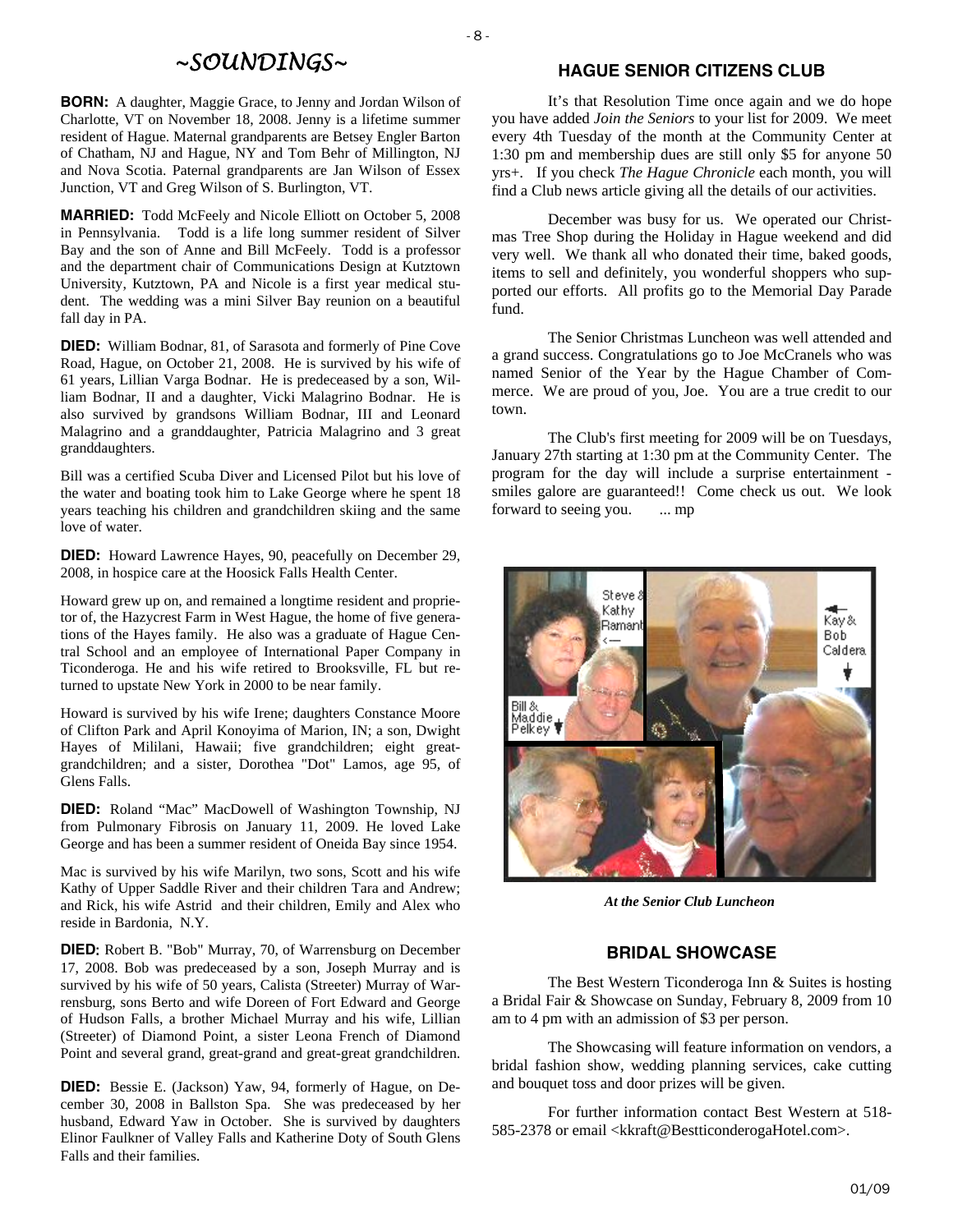## **Nature News** by Nancy Wotton Scarzello

Nature News will not be published this month but please review the article that follows—it is important to all in the Lake George area.

#### **NEW LGPC GUIDELINES**

The Lake George Park Commission (LGPC) has released a Draft Generic Environmental Impact Statement (DGEIS) which incorporates draft stream corridor management regulations aimed at better protecting Lake George and its tributary streams. The DGEIS and related information can be viewed and downloaded at <www.lgpc.state.ny.us>. Public comments on the documents will be accepted through February 28, 2009.

 The regulations propose that a 100 foot vegetative buffer, preferably native forest, be retained along each side of lake tributary streams when land is developed. The primary purpose is to buffer the flow of sediments, contaminants and nutrients into the Lake which would otherwise reduce water quality, feed algae and fuel weed growth.

 The draft regulations also contain standards for stream disturbances to preserve fish passage, protect water quality and reduce impacts to down stream property. The Commission also released a question and answer style summary about the draft regulations. It provides a thumbnail description of the program along with information on how the standards will be integrated into existing state regulations and local land use programs.

 The LGPC concludes that even after a good deal of community effort, the Lake is still showing problems that are a direct result of sediments and nutrients carried by streams. Sediment deposition, nutrient enrichment and reduced water quality near developed areas are partly a result of poor management of stream corridors. Restoration of near shore areas from these effects will run in the millions of dollars with real concern as to whether the Lake's clarity can ever be fully restored to levels recorded just a few decades ago. The stream corridor management program, in its largest sense, includes efforts to plan, secure funds and restore streams.

 The LGPC, which oversees the Lake's water quality, is charged by law to develop stream corridor management regulations. The new stream regulations are expected to augment the LGPC's existing standards for stormwater management

 For additional information contact Michael White, Executive Director at <info@lgpc.state.ny.us>.

#### **X-COUNTRY CHALLENGE**

The Lake George Land Conservancy (LGLC) is hosting a free, challenging, intermediate cross-country ski event on February 7, 2009 in Bolton. Beginning at 9:30 am the full-day excursion will lead participants on an 8-mile round-trip adventure leading to the summits of Thomas and Cat Mountains, with expansive views of the frozen southern Lake George basin below. For experienced skiers only. Registrations are required call 644-9673 or email <shoffman@lglc.org>.

## **Weather Report** by JoAnne DeFranco

Weather Notes will not be published this month but the following article is an update on TV weather information.

#### **TV WEATHER REPORT**



With WPTZ, Channel 5 off the air, it is harder to get local weather on TV. Steve Ramant has contacted Steve Caporizzo, the weatherman for the Albany station WTEN, Channel 10 (cable HD channel 1810) to alert him of the need for additional north country reporting. Caporizzo, who is familiar with Hague having fished on the Lake with Ed Becker of Sabbath Day Point, sent Steve a nice response. He noted that his report does include Warren County and they give snowfall figures for Warrensburg, Chestertown, Lake George, North Creek, Bakers Mills, etc. He said, "I would most definitely include Hague on the map…..just keep me updated with your report before the news."

 Hague temperature has already been highlighted in Caporizzo's weather report and Steve Ramant will continue to send weather news to him. So thanks to Steve Ramant and Steve Caporizzo who are making WTEN our best bet for local weather!

#### **GEOCACHING**

On February 18th at 1pm the Cornell Cooperative Extension (CCE) 4-H Youth Development Program will be hosting a geocaching program and area youth are invited to participate. Pre-registration is required and there will be a \$2 fee. Participants will meet at the CCE Education Center and the geocaching search for hidden treasures will be conducted in the Warrensburg area. Snowshoes, waterproof footwear, and warm layered clothing are recommended. CCE can provide up to six GPS units, but participants may bring their own.

 To register contact John Bowe or Michele Baker at 518-668-4881 or 623-3291.

#### **T'AI CHI CLASSES**

Mae Pagan continues to offer T'ai Chi classes - Meditation in Motion - at the Hague Community Center on Wednesday evenings from 6 - 7 pm. T'ai Chi is no-impact aerobics which promotes mental, emotional, physical and spiritual health by combining physical exercise with relaxation and meditation. There is a ten-week session or walk-ins are welcome at \$12 per session (\$10 for Seniors). For more information call Mae at 543-6605 or e-mail <returntomountain@yahoo.com>.

#### **NORTH COUNTRY TRIATHLON**

Randy Engler, Founder, has announced that registration is now open for the 3rd annual North Country Triathlon. The race date is June 27, 2009 and will begin at the Hague Town Beach. For further information or to register, see <www.northcountrytri.com>.